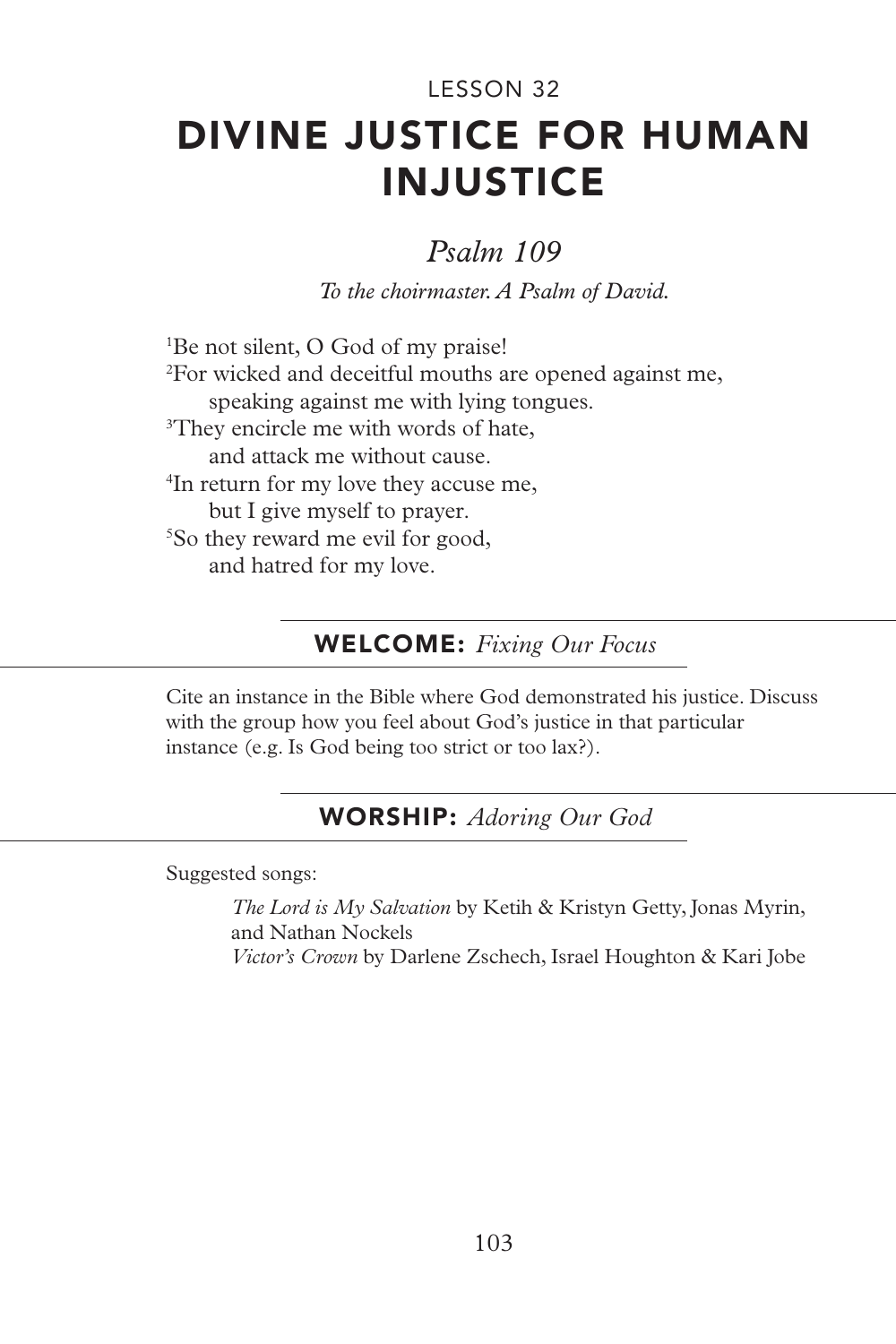*Lesson Aim:* Members will look to God to bring to justice those from whom they have received injustice and not take matters into their own hands.

#### **Introduction**

Have you been a victim of injustice? Do you have a bully in school who, just because they are bigger and stronger than you, beat you up for no reason at all? Do you have a boss who mistreats you because of your Christian principles? Have you had problems dealing with government agents who make things difficult for you because you refuse to give in to their extortion? Out of your frustration you cry out to God and ask for deliverance. This is the same sentiment of the psalmist. He turns to the only God who can keep his life in tune in midst of the injustice he's receiving.

*Leader:* Lead in reading Psalm 109:1-5 aloud together. Then read the paragraph on the "Key Verse."

*Key Verse:* Though people may do injustice against others, God can turn the tables against them. God can use their acts of injustice for his purpose. Those who are afflicted will eventually receive glory. This is found in verse 28, "Let them curse, but you will bless! They arise and are put to shame, but your servant will be glad!"

#### **Psalm 109:1-5. Theme:**

1. What is the urgent cry of the psalmist at the beginning of the psalm (*v. 1*)? Why do you think the psalmist cried out to God this way?

2. The psalmist described his oppressors using body parts (*v. 2*). Underline them together with their adjectives. Underline how they are oppressing the psalmist (*vv. 3-5*). How would you summarize what's being done to the psalmist? Have you experienced something similar to what the psalmist described?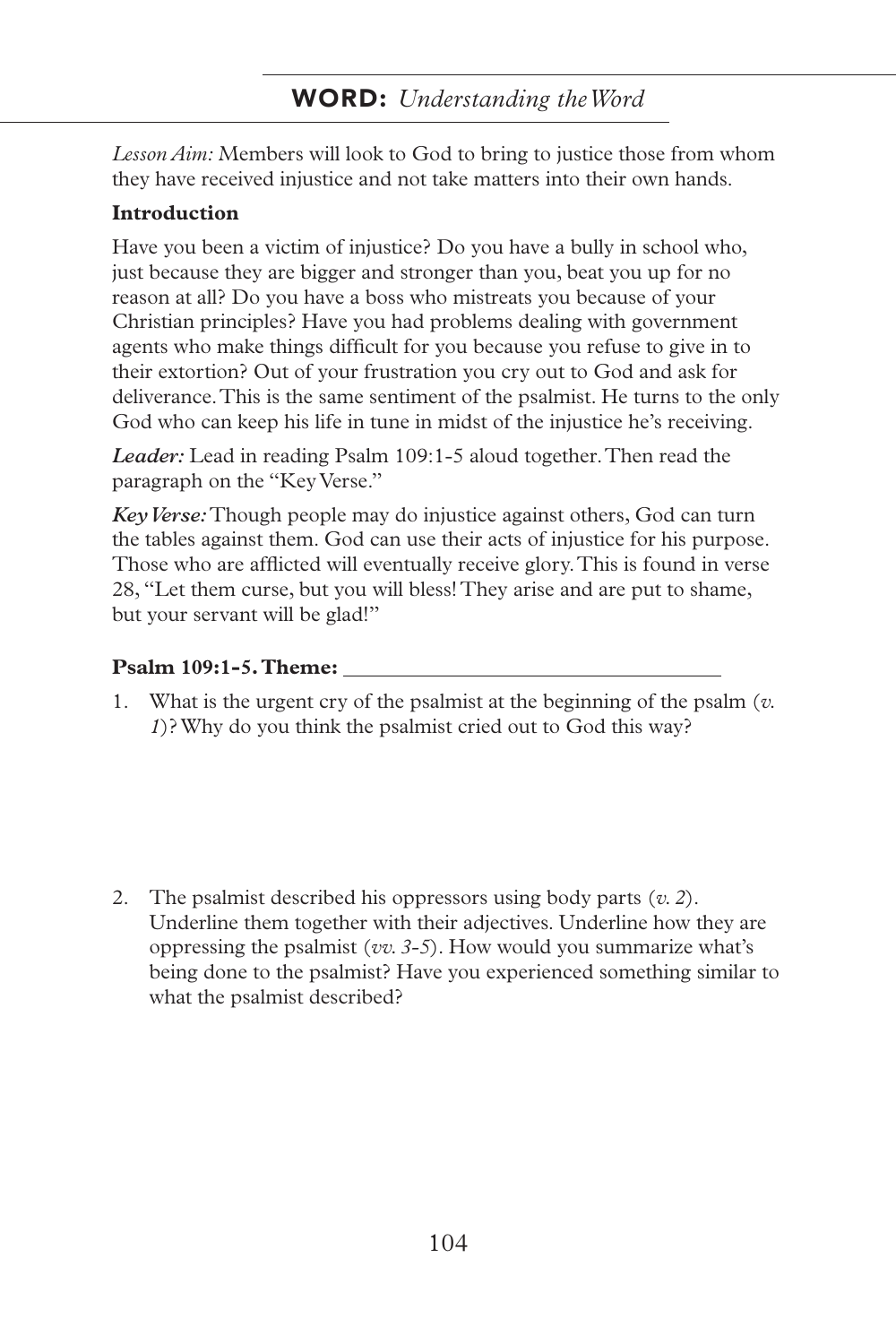3. Encircle how the psalmist reacted towards the actions of his oppressors. If you have experienced something similar to what the psalmist had described, how did you react towards your oppressors?

*In the space above, write what you think is the theme of verses 1-5.*

#### **Psalm 103:6-20. Theme:**

*Read verses 6-20 together.* 6 Appoint a wicked man against him; let an accuser stand at his right hand. 7 When he is tried, let him come forth guilty; let his prayer be counted as sin! 8 May his days be few; may another take his office! 9 May his children be fatherless and his wife a widow! <sup>10</sup>May his children wander about and beg, seeking food far from the ruins they inhabit!  $11$ May the creditor seize all that he has; may strangers plunder the fruits of his toil! <sup>12</sup>Let there be none to extend kindness to him, nor any to pity his fatherless children! <sup>13</sup>May his posterity be cut off; may his name be blotted out in the second generation! <sup>14</sup>May the iniquity of his fathers be remembered before the Lord, and let not the sin of his mother be blotted out! <sup>15</sup>Let them be before the Lord continually, that he may cut off the memory of them from the earth! <sup>16</sup>For he did not remember to show kindness, but pursued the poor and needy and the brokenhearted, to put them to death. <sup>17</sup>He loved to curse; let curses come upon him! He did not delight in blessing; may it be far from him! <sup>18</sup>He clothed himself with cursing as his coat; may it soak into his body like water, like oil into his bones! <sup>19</sup>May it be like a garment that he wraps around him, like a belt that he puts on every day!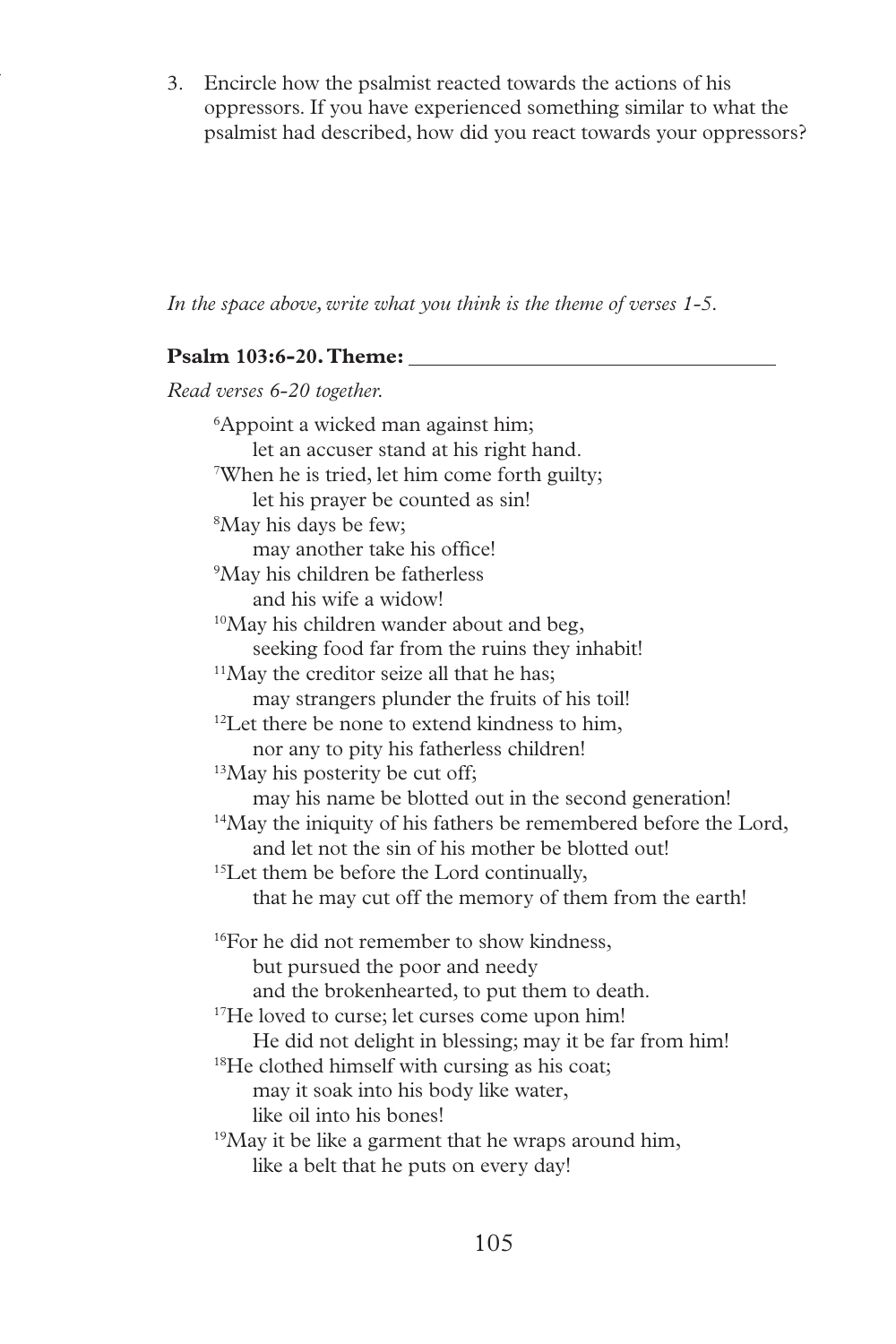$20$ May this be the reward of my accusers from the Lord, of those who speak evil against my life!

4. How does the psalmist want God to deal with his oppressors in the following verses:



- 5. What is the reason why psalmist sought divine judgment against his oppressors (*v. 16*)? Was it because they were oppressing him?
- 6. Underline the word curse and its different variations. Put in a box all words that pertain to clothing. How did the psalmist describe his oppressors? How did the psalmist ask God to treat his oppressors (*v. 17-20*)?
- 7. What do you think about praying to God about such things?

*In the space above, write what you think is the theme of verses 6-20.*

#### **Psalm 109:21-31. Theme:**

*Read verses 21-31 together.* 21But you, O God my Lord, deal on my behalf for your name's sake; because your steadfast love is good, deliver me!  $22$ For I am poor and needy, and my heart is stricken within me. 23I am gone like a shadow at evening; I am shaken off like a locust.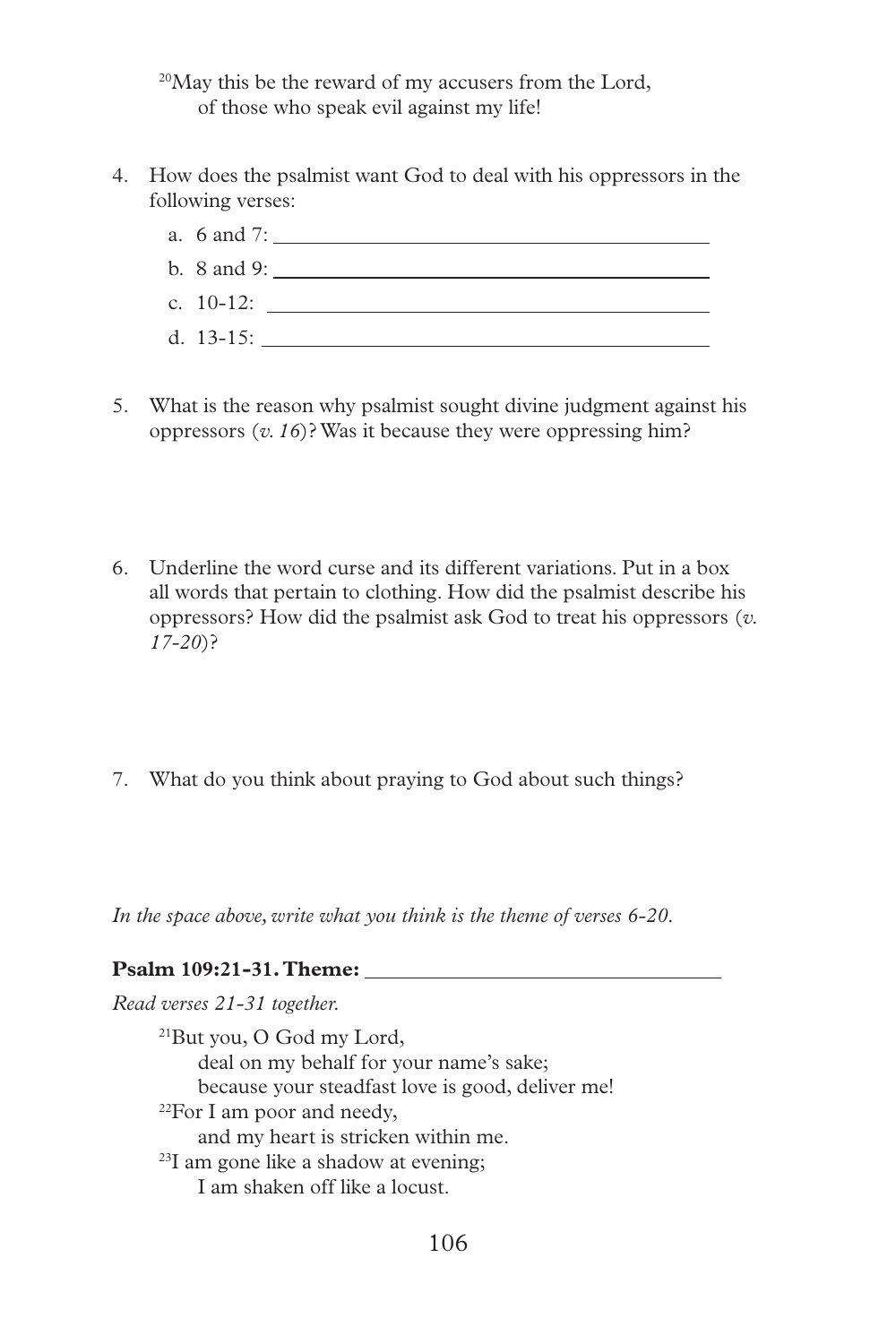<sup>24</sup>My knees are weak through fasting; my body has become gaunt, with no fat. <sup>25</sup>I am an object of scorn to my accusers; when they see me, they wag their heads. 26Help me, O Lord my God! Save me according to your steadfast love! <sup>27</sup>Let them know that this is your hand; you, O Lord, have done it! <sup>28</sup>Let them curse, but you will bless! They arise and are put to shame, but your servant will be glad! <sup>29</sup>May my accusers be clothed with dishonor; may they be wrapped in their own shame as in a cloak! <sup>30</sup>With my mouth I will give great thanks to the Lord; I will praise him in the midst of the throng. <sup>31</sup>For he stands at the right hand of the needy one, to save him from those who condemn his soul to death.

- 8. What are the reasons cited by the psalmist for God to deliver him (*v. 21, 26*)? What are the principles we use when we pray to God? Are the similar to those of the psalmist?
- 9. How did the psalmist describe himself (*vv. 22-25*)? How is his description of himself contrast with his description of his oppressors?
- 10. In verse 29, put a box on the words pertaining to clothing and underline the words directly related to those articles of clothing. What did the psalmist pray to God for (*vv. 27-29*)? How is God portrayed by the psalmist?
- 11. What does the psalmist vow to do in the future (*v. 30*)? What makes the psalmist confident that God will answer his prayer (*v. 31*)? Do you have the same confidence that God will answer you when you pray to him?

*In the space above, write what you think is the theme of verses 21-31.*